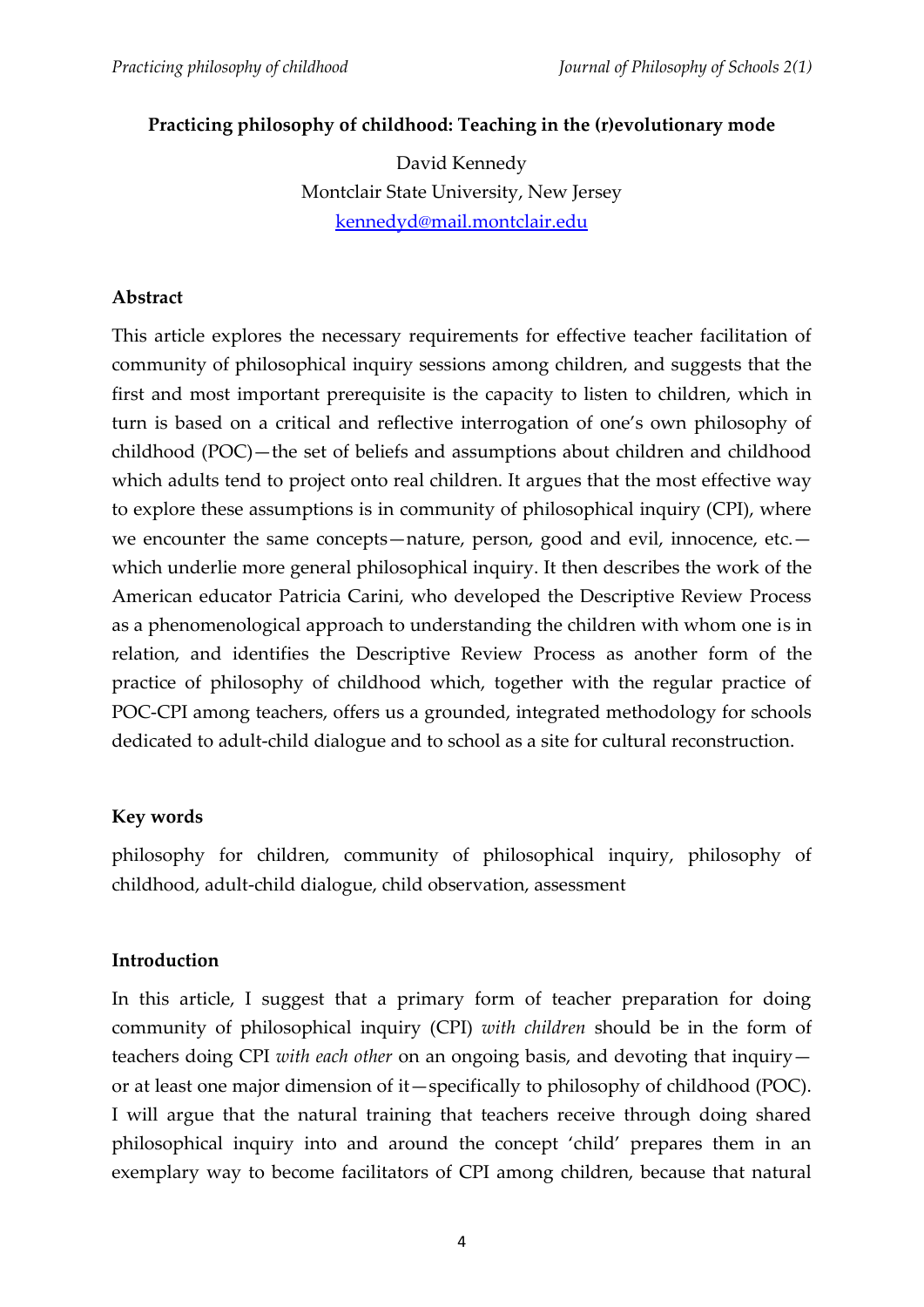training is presumed to lead to a recognition, deconstruction and ongoing reconstruction of their implicit, pre-conscious beliefs about childhood in general and children in particular, which thereby allows them to listen more openly, more carefully, more intelligently to children's reasoning.

I argue further that the teacher's self-understanding as a philosopher of childhood involves an openness to the child-adult chiasm that has emancipatory potential, not just for their vocational self-understanding, but for our understanding of school as a site for adult-child dialogue. The teacher in dialogue with children is also an adult in dialogue with childhood, and hence with the evolutionary possibilities expressed in the Arendtian concept of natality (Arendt 1958) for which the school, as a space of creative possibility for the joint production of new meaning and of value, is a privileged zone, and for which CPI, as a paradigmatic form of communicative action, is a master discourse.

Finally, I offer an example, in a brief review of the work of the philosopher-educator Patricia Carini, of another form of applied philosophy of childhood in her Descriptive Review Process. This process approaches assessment and evaluation of children from a reflective, phenomenological perspective, through which what she calls the 'disciplined student of childhood' endeavors to become the 'seer of children' and, as such, complements and enhances the practice of CPI by means of a structured meditation on the lived worlds of individual children.

## **What makes for a good facilitator?**

What is it that equips and enables a teacher to converse ably with children in a group setting about philosophical themes in such a way that there is (a fair percentage of the time anyway) substantive development of ideas, and new meaning is generated? Is it something that comes naturally to some people and not to others (a genetic form of intelligence); some predilection to dialogue that one's parents' communicative values and style imbue in the first three or four years of life; a hard-won result of constant exposure and practice, or some incalculable mixture of the three? Can it be anything but idle conversation if the facilitator has no academic philosophical preparation, or even auto-didactic preparation in philosophy? Can it be learned through talking and listening to adults about philosophical themes? What is it that leads to the formation of a teacher as a competent facilitator of a CPI among groups of children?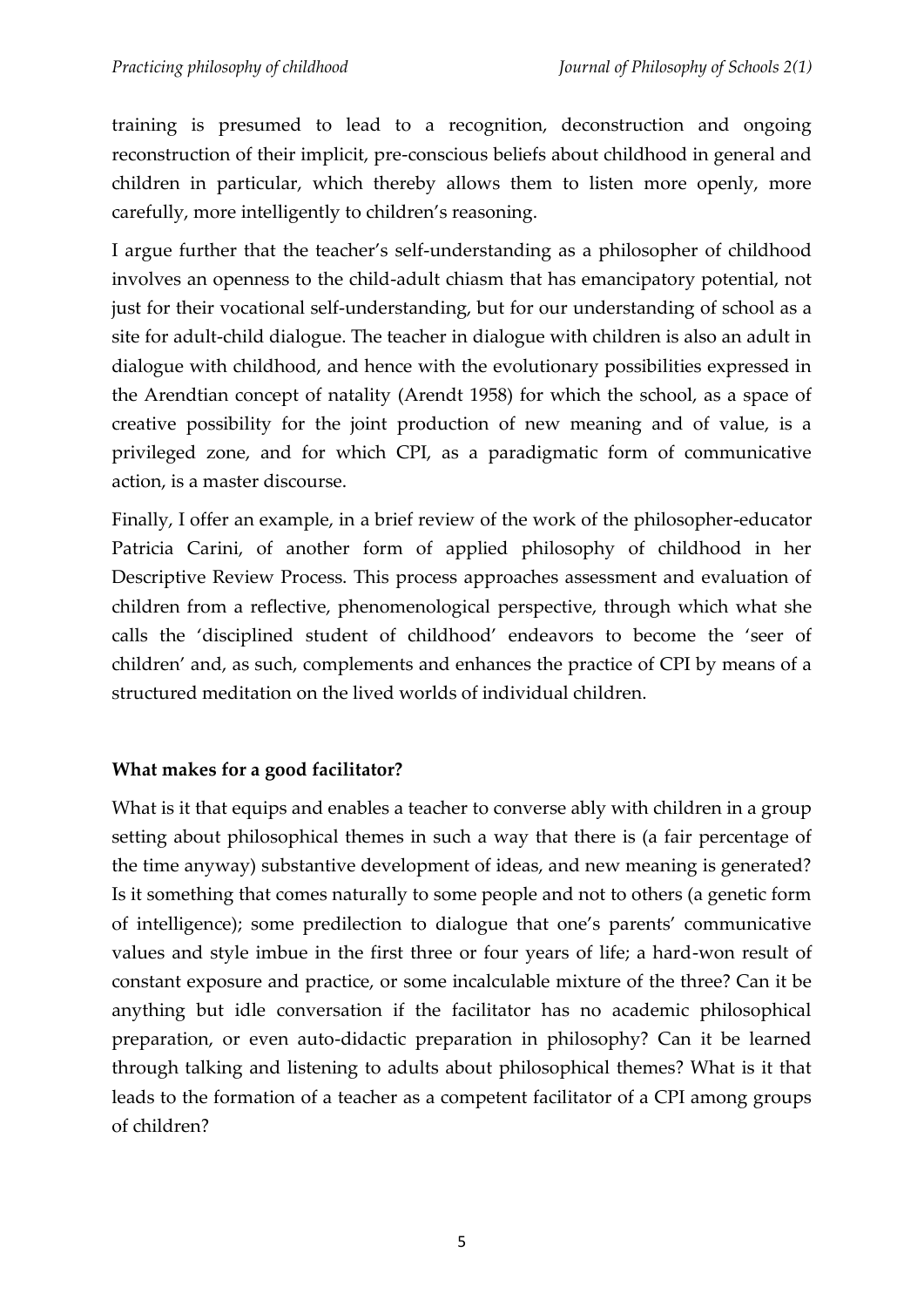Given that schoolteachers are adults whose vocation entails spending long periods of time in the company of children—which naturally involves spending long periods of time conversing with children, both individually and in groups—it would seem common sense that schoolteachers would tend to be the kinds of adults most likely to be successful CPI facilitators. I would hypothesise that whatever the balance of the multiple causes and conditions that might foster the skills and dispositions of good facilitation—whether time spent with children or study in the field of pedagogy or in the field of philosophy—there is one particular basic disposition that is indispensable, and that is the capacity for and the motivation to actively *listen*, whether to children or adults. In the case of children, the capacity to listen is influenced by the fact that many adults carry around with them a set of beliefs and assumptions about children and childhood that they project onto real children, which can dramatically affect how seriously or accurately they listen to them, if at all. As such, one first and fundamental step, not just in preparing facilitators but in preparing teachers of children in general, should be in identifying and interrogating those beliefs and assumptions that make up their own (and others') implicit *philosophy of childhood*.

### **Interrogating our own philosophies of childhood**

Interrogating beliefs and assumptions together in a group, in a conscious, reflective and at least semi-methodical way, is the primary activity of a CPI. Typically it begins with identifying one or more philosophical concepts in response to some stimulus whether it be a story, film, newspaper article, poem, picture, or just a list of questions—and engaging together in a dialogical discussion that seeks to give an account of that concept or concepts-justice, for example, or friendship, or happiness—that satisfies (generates new meaning for) the participants in the discussion. And what we find when we do philosophy of *something*—whether art or history or science or technology or childhood—in this way, is that the conversation tends to gravitate towards certain key concepts that are common to *various* fields of inquiry. The concept 'person', for example, may be relevant, if in different ways, whether we are talking about history, technology, psychology or literature; the concept 'fact' in doing philosophy of history and of both hard and soft sciences; the concept 'power' in psychology, history, both soft and hard sciences, and so on (Kennedy & Kennedy 2011).

The field of inquiry that is philosophy of childhood (POC) both upholds and is upheld by many of these same key concepts—of nature, human nature, persons,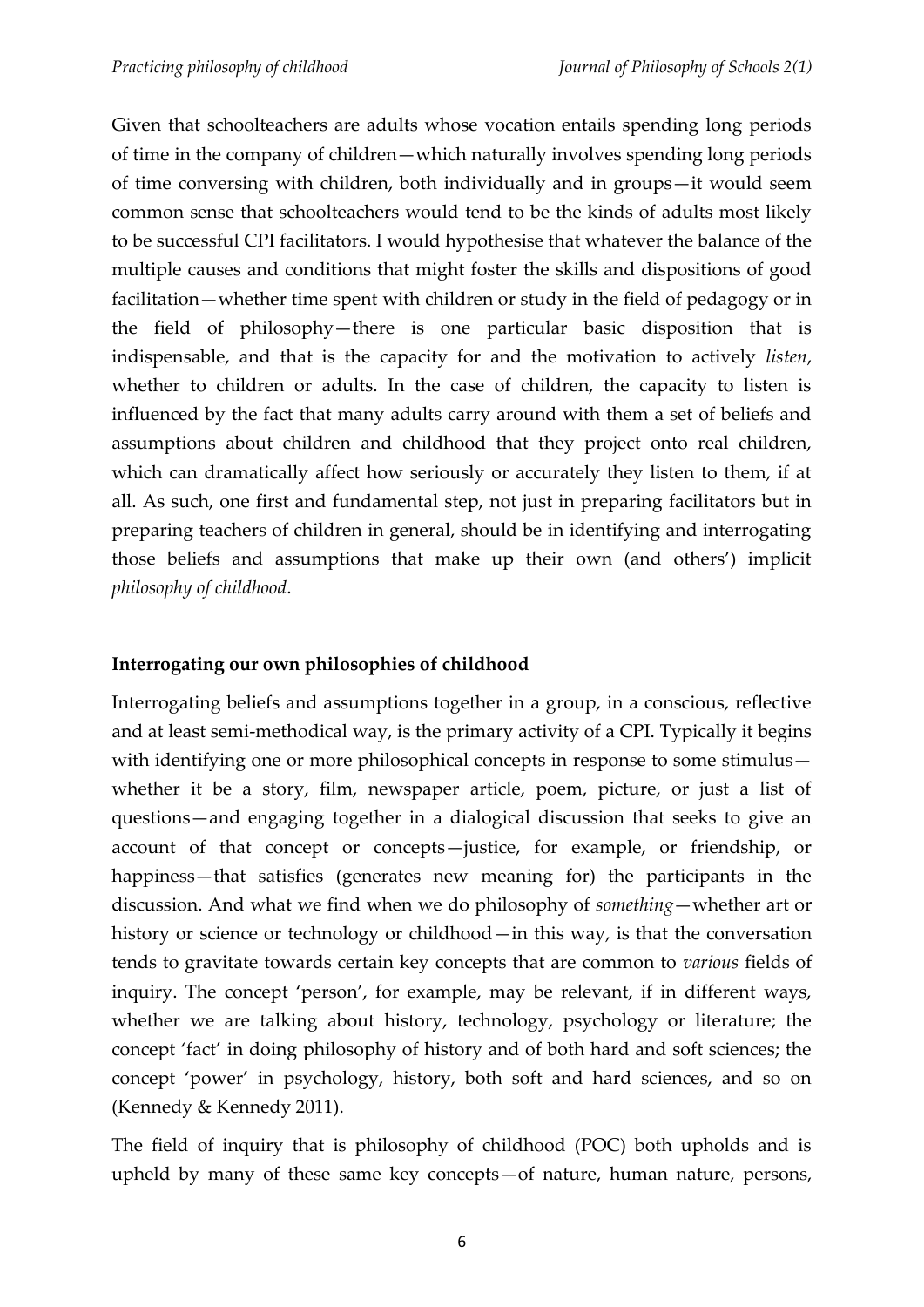animals, time, innocence, good and evil, sexuality and aggression, growth and transformation, autonomy and heteronomy, normality, authority, identity, and so on—that form a continual subtext or pretext whenever we say 'child'. For example, 'child' very often functions for adults as a proof-text for one's beliefs about 'human nature'—witness Augustine (1961, p. 28) using the behavior of infants as proof-text of the doctrine of original sin. Implicit beliefs about 'human nature' are in turn are connected with beliefs about the nature of persons, which in turn are connected with beliefs about the nature of animals, which in turn are connected with beliefs about nature itself, which in turn are connected with beliefs about growth and development, which are connected with beliefs about intrinsic and extrinsic motivation, which are connected with beliefs about autonomy and heteronomy, which are connected with beliefs about freedom, which are connected with beliefs about good and evil, and so on. Our deep beliefs are experienced as perceptions: we see individual children through the 'child' the lenses of our beliefs show us, which in turn influences our pedagogies. Take Rousseau (1956), for example, who, in the mid-18<sup>th</sup> century, saw this 'child' in all children's haptic impulses:

He wants to touch and handle everything; do not check these movements which teach him invaluable lessons. Thus he learns to perceive the heat, cold, hardness, softness, weight, or lightness of bodies, to judge their size and shape and all their physical properties, by looking, feeling, listening, and, above all, by comparing sight and touch, by judging with the eye what sensation they would cause to his hand. (Rousseau 1956, p. 23)

While a German child-rearing 'expert', writing a decade before Rousseau, sees this one:

Food and drink, clothing, sleep, and indeed the child's entire little household must be orderly and must never be altered in the least to accommodate their willfulness or whims so that they may learn in earliest childhood to submit strictly to the rules of orderliness … [O]ne must take every opportunity to present order to them as something sacred and inviolable. If they want to have something that offends against order, then one should say to them: my dear child, this is impossible; this offends against order, which must never be breached, and so on. (quoted in Miller 1990, pp. 29-30)

Both of these observers trust the evidence of their senses, which each interprets differently based on a set of core beliefs about human nature, good and evil, selfhood and human will, the nature of learning, the nature of habit, and so on. The very perceptions of the children before them and the evaluation of their behavior are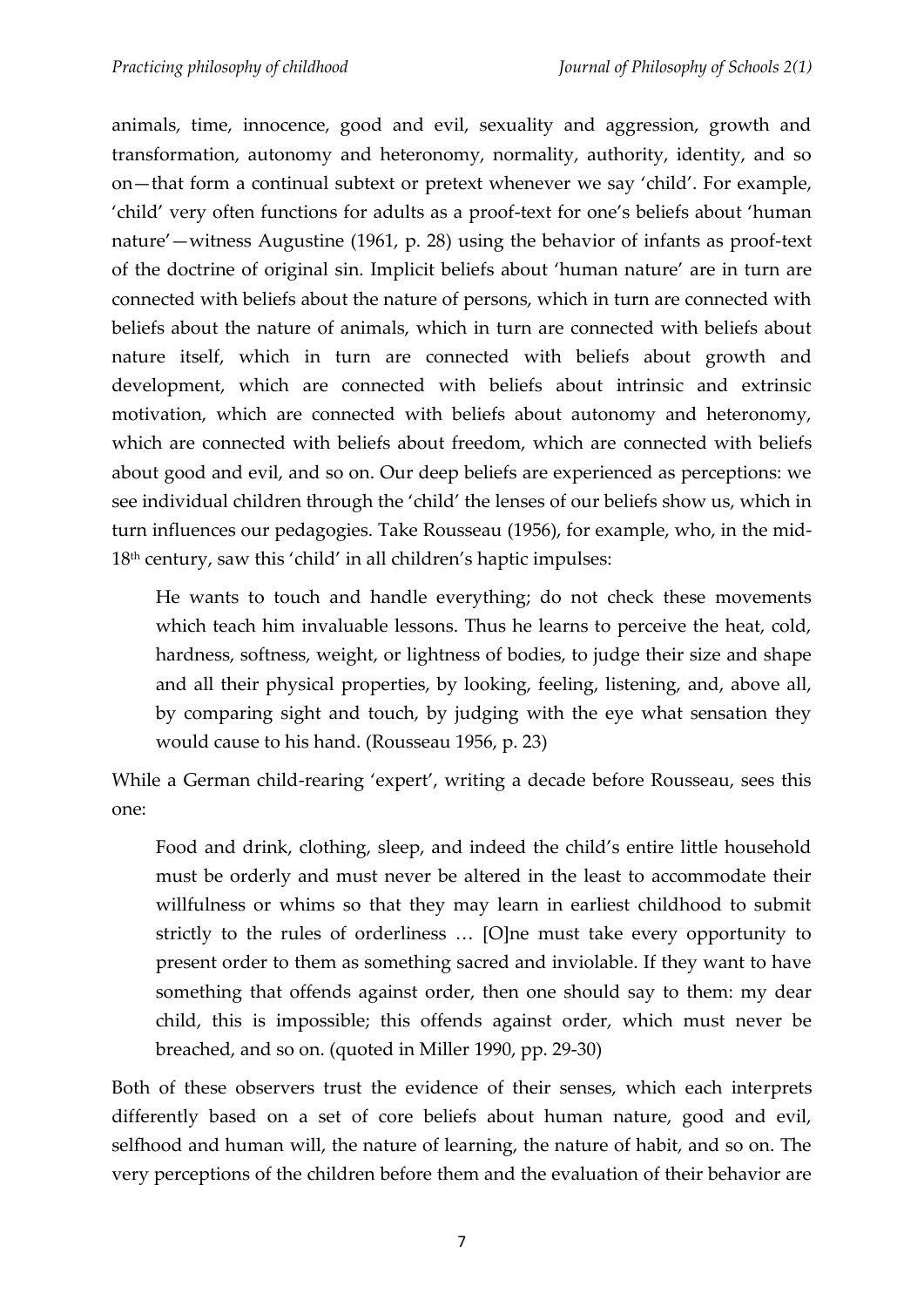shaped and coloured by these basically pre-conscious beliefs about childhood in general. It is in bringing these beliefs into mutual encounter that CPI, with its emphasis on dialogical interrogation and self-correction—leading not to a unification but to a critical coordination of perspectives (Kennedy 2010; Kennedy & Kennedy 2010; Lipman, Sharp & Oscanyan 1979; Splitter & Sharp 1995)—provides a context for their ongoing reconstruction.

# **Doing philosophy of childhood in a community of philosophical inquiry setting as a form of professional development**

I would suggest then that a most primary ongoing task to be undertaken by schoolteachers, whether or not they aspire to facilitate specifically philosophical conversations, is philosophical self-examination of a particular sort: the practice of philosophy of childhood in a communal dialogical setting. In addition to making teachers more aware of their own beliefs and assumptions about childhood, doing POC as an applied practice in a CPI format acts to prepare teachers to be CPI facilitators tout court, in that POC as a conceptual zone opens out, as we have seen, onto the major philosophical concepts in our tradition. In this hands-on, learning-bydoing form of facilitator preparation, we teachers enter philosophy from the ground up; we become reflectively aware of the major concepts in the tradition—self, knowledge, the other, beauty, justice—as philosophical elements of our own lifeworld before we have even heard of Plato, Aristotle et al. And if, in order to deepen and enliven our familiarity with these concepts, we turn to the written works of philosophers, we do so with some level of experience-derived background knowledge, co-constructed in the CPI experience that acts as a scaffold as we read them.

POC-CPI is then one dimension of applied philosophy of childhood practiced as a form of professional development among schoolteachers, whether we plan to facilitate methodical CPI with children or not. We might initiate a weekly series of POC-CPI sessions among our fellow teachers, for example, by posing the question, 'What is childhood 'innocence'?' which is likely to lead us to a consideration of the concept of innocence and its different connotations, its relationship to experience, whether it is even thinkable without other concepts like guilt, and so on. In other words, the concept is broached through its application to and reflection on childhood, but its interrogation leads beyond its relation to the concept 'child' to the concept in its broader senses and uses and its relations with other concepts—then, in a circle of interpretation, reflects back on the way we see and listen to the real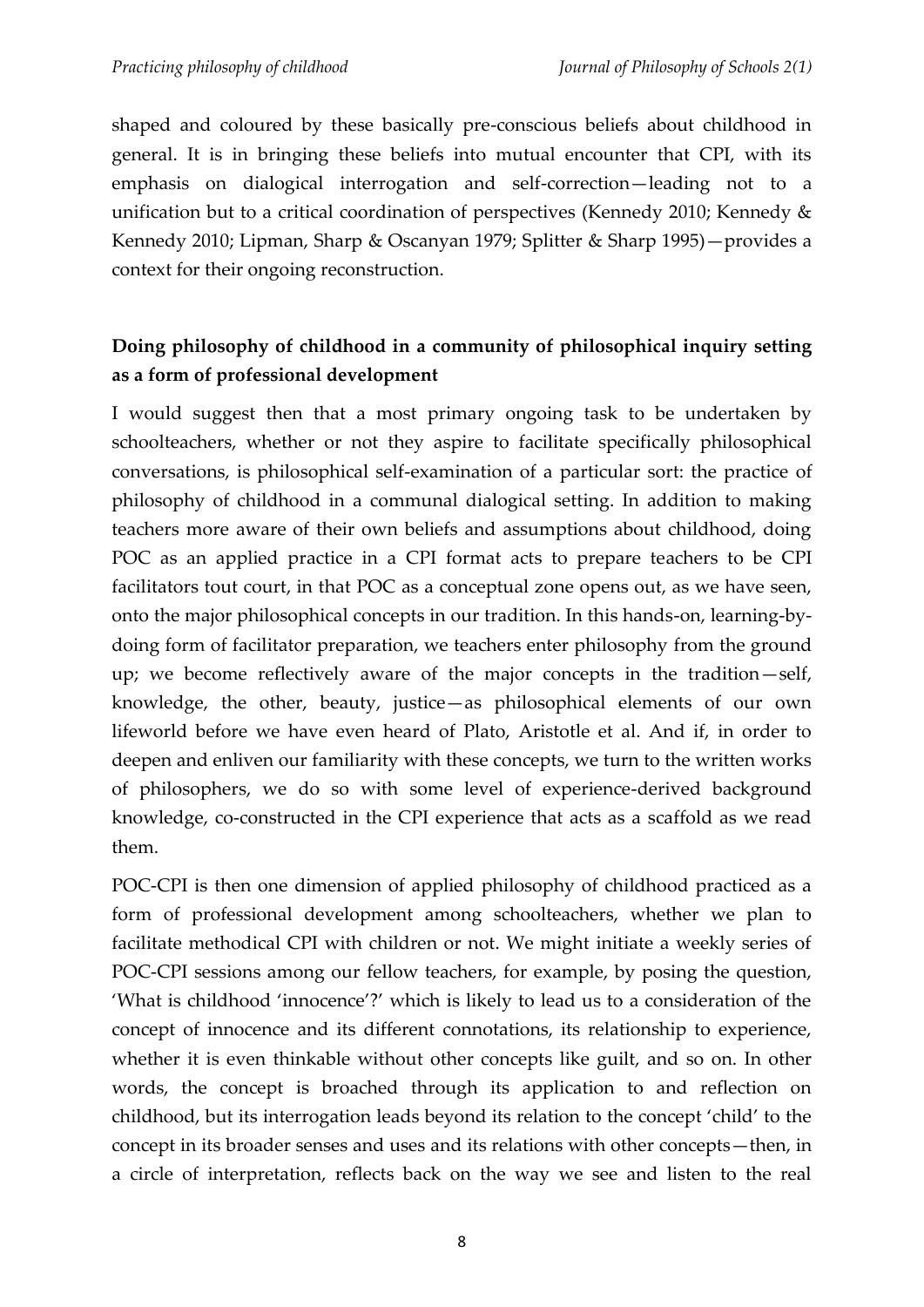children with whom we are in relation as we facilitate philosophy discussions with/among them.

For teachers, this kind of communal critical inquiry challenges stereotypes and habitual interpretive misunderstandings of children's motives and understandings. Once the concept of innocence, for example, is problematised and deconstructed through the dialectical play of intra-group argumentation, we tend to apply the concept to real people and situations in more nuanced, more complex, more ambiguous ways. The concept loses the 'one size fits all' quality that leads to the sort of profiling that unexamined assumptions and beliefs tend to produce. So when we sit among children, we do less polarising and automatic classifying of children's responses. We are better able to listen, and to help them clarify their own thinking through our efforts to understand that thinking. We become more adept at 'translating' in the sense of restating a person's idea in such a way that it makes it clearer, both to themselves and to others. And we are better able to do this because we start to hear all conversation—any conversation—with a more philosophical ear. Having spoken and listened critically and searchingly and with care with our peers about the concepts for which childhood is a sort of magic lens—innocence, human nature, autonomy, authority, growth, development, and so on—we start listening for and 'outing' assumptions, noting the logical order and articulation of premises and conclusions in a given argument, or judging the rightness of an analogy or a partwhole relationship. Our goal then becomes, not to teach this heightened critical capacity to children so much as to notice children exercising it when they do, calling attention to it and encouraging it. Indeed, we might just notice that some children are doing it better than we are—that their ear is already more philosophical.

As philosophers of childhood we see children better, but we recognise that we are also seeing adults, to the extent that children are often saying things that an adult would say, and they are doing so quite consciously and without mimicking. On the other hand, the differences between us become more poignant because the concept 'child', after this work, is no longer monological and unitary: we start to see individuals before we see children. This does not mean, however, that we treat children like adults, even though we may accord to this or that individual child rights and privileges that we would to an adult. The difference between us remains, and it is in this insistent fold of difference between child and adult that we start to listen and to hear *seriously*—not as a confirmation of our adultist psychological, developmental, pedagogical and so on theories of children and childhood, but for something new, some fresh way of seeing the world, of understanding self and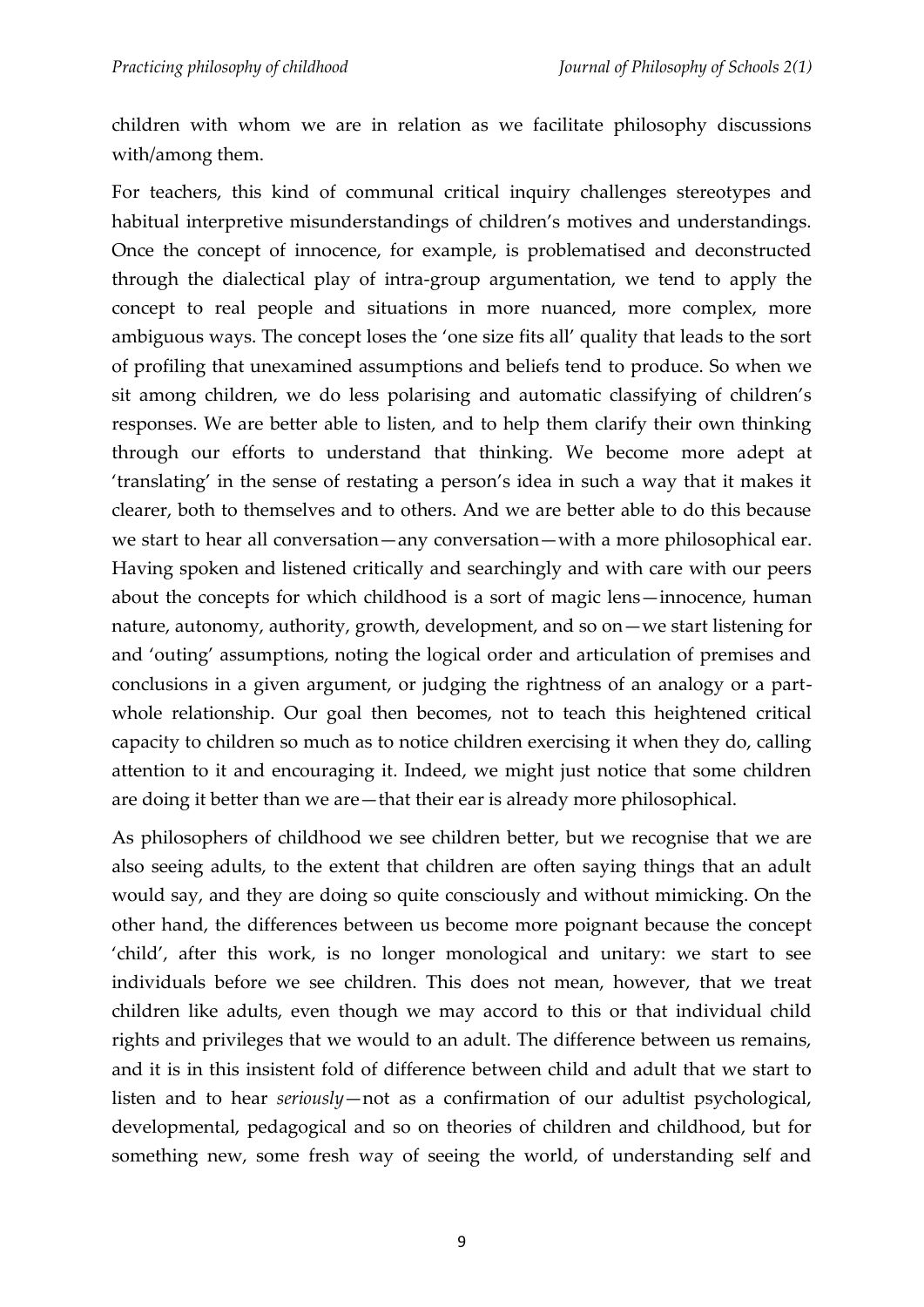relationship, of understanding nature, or freedom, or justice. Once we awaken to their voices, children become our genuine interlocutors, and we expect new meaning to develop between ourselves and them as much as we expect it when we talk seriously with adults. And this lends new meaning as well to the concept 'school' (Masschelein & Simons 2013).

### **School, the child-adult chiasm, and 'becoming child'**

The teacher's vocational identity as a philosopher of childhood is of great importance to the possibilities that schooling offers for cultural evolution in any given society, because of its power either to attempt to domesticate the next generation or to encourage its emancipatory tendencies. School is the space where two generations meet, in a place specifically designed for that meeting. In a school in which that meeting happens consciously and mindfully, and where dialogue is the normative discourse, 'child' and 'adult' are folded into each other in the mutuality of lived experience, in a chiasm where there is difference, but one doesn't know exactly where it begins and where it leaves off.

Following John Dewey's (1916, 1938) broad formulation, educative experience is above all an experience of 'growth', which is the result of a form of experience that makes further, equally or more significant experience possible. In an ideal school, both child and adult are undergoing educative experience—are growing. The school is the experimental and experiential zone of that chiasmic growth, where the adult models for the child a form of adulthood which is deeply influenced by living and talking with children. This evokes what Deleuze and Guattari (1987) refer to as 'becoming-child', and which Dewey identifies as a form of ongoing individuation that retains a childlike flexibility of schemes and habit structures. Even children, Deleuze and Guattari argued, need to be 'becoming-child', to retain or develop or stay in touch with the virtual dimension of self—that dimension in which self is always forming and never quite realised, and which, when it is foreclosed in adulthood for cultural or personal reasons or both, betrays our human possibility. As such, school is a laboratory in which the interaction of children and adults creates new forms of subjectivity.

CPI's status as a master discourse in 'school' understood as an institutional free space for cultural evolution through adult-child dialogue shares genealogical roots with the cultural revolution of the 1960s, driven as that was psychologically and socially by the search for a new sensibility (Marcuse 1969), politically by a global impulse toward authentic democracy, and educationally by a search for a truly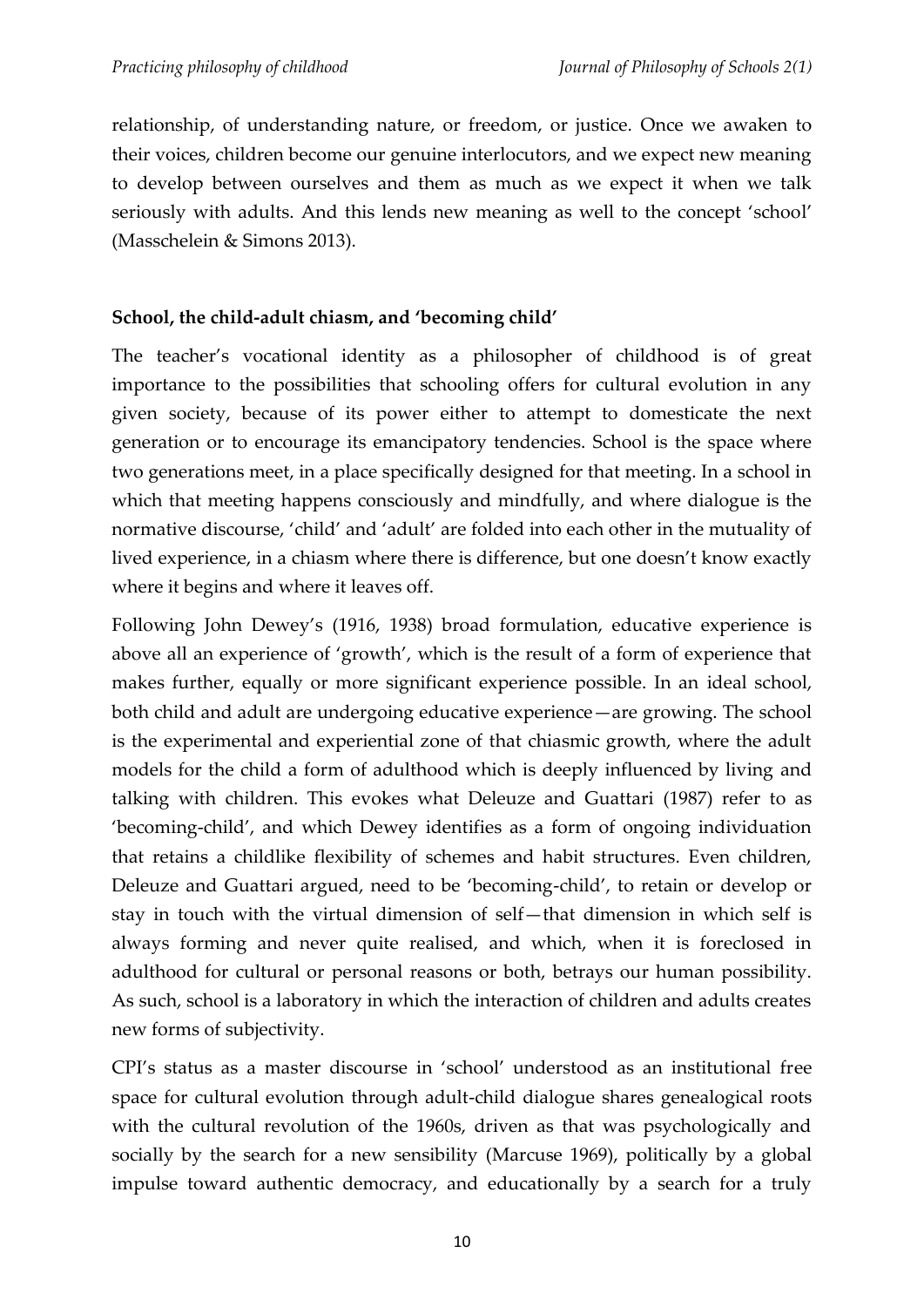<u>.</u>

dialogical pedagogy. Part of the energy of the cultural revolution movement is towards a reconstruction of philosophy, which, we might argue, is central to the emergence of a new global, post-colonial emancipatory discourse. This reconstructive impulse is fed both by the introduction of genuine communal dialogue into philosophical practice—which is a fulfillment of the Socratic promise and the induction of children into that practice, which represents a challenge to philosophical practice as a white adult male domain governed by a narrow view of human reason. The construction of reason itself is under interrogation in the postmodern west, and it is this common evolutionary project in which children have finally been called to participate (Kennedy 2006). Is it those who spend the most time with the most children—classroom teachers—who are best positioned to develop the capacity to see beyond the multiple ideological and theoretical constructs that block our view<sup>1</sup> , to become interlocutors of childhood, and to act maieutically in the service of philosophical reconstruction?

<sup>&</sup>lt;sup>1</sup> These include: (1) The discourse of child-normalisation, part of an ever more powerful disciplinary trend in the 21st century growth of biopower, according to which 'normal' children are not (and even should not be) particularly interested in philosophical questions, and prefer solid, comforting and mostly euphemistic answers to life's big questions. This discourse has solid mass media support, as in shows like *Kids say the darnedest things*, in which children's emergent philosophical questions or speculations are treated as amusing and endearing expressions of innocence, ignorance and naivety, the way we might be charmed by a talking animal; (2) Piagetian stagetheory, according to which children are basically pre-logical until the age of 12, which means they are incapable of the syllogism. This prejudice is in fact at least partly in contradiction with Piaget's actual theory, which holds that what he called 'sensory-motor intelligence' is a form of logic—the logic of the body and its interaction with an environment, and which is the basis for the logic of what he called 'formal operations'. The baby playing with blocks—lift, place on, place next to, knock over, etc.—is in fact experimenting with logical combinations that internalised through repetition and exploration; (3) The discourse of discrete stages of child development, which assumes little or no continuity between cognitive stages, which are seen as near total reorganisation of cognitive structure and capacity. Not only is this belief belied by (2) above, but it conflates the notions of pre-operational and pre-logical. If interaction between the body/senses and the world is inherently logical, it should lead us to explore multiple logics that differ from the 'formal operations' of Piaget's final stage, rather than excluding children (and other cultures) as incapable of reasoning; (4) The particularly North American discourse of fear and contempt of philosophy, which is understood as a class-specific, pretentious, self-indulgent, unnecessarily abstruse and completely impractical pastime. This attitude is in no small part attributable to: (5) A deeply nationalistic educational discourse that understands education as an economic and military weapon necessary for maintaining dominance in the hostile worlds of the marketplace and of geopolitics. Popular resistance to philosophy is also exacerbated by: (6) The historical reign of analytic philosophy in the academy, with its aggressively stripped down and rarified languagegames. The most common bar (or talk show) meme on philosophy in the US is to reflect on the total incomprehension experienced in the one philosophy class one took in college, sometimes illustrated by the famous quote from Tarski: '"Snow is white" is true if and only if snow is white'.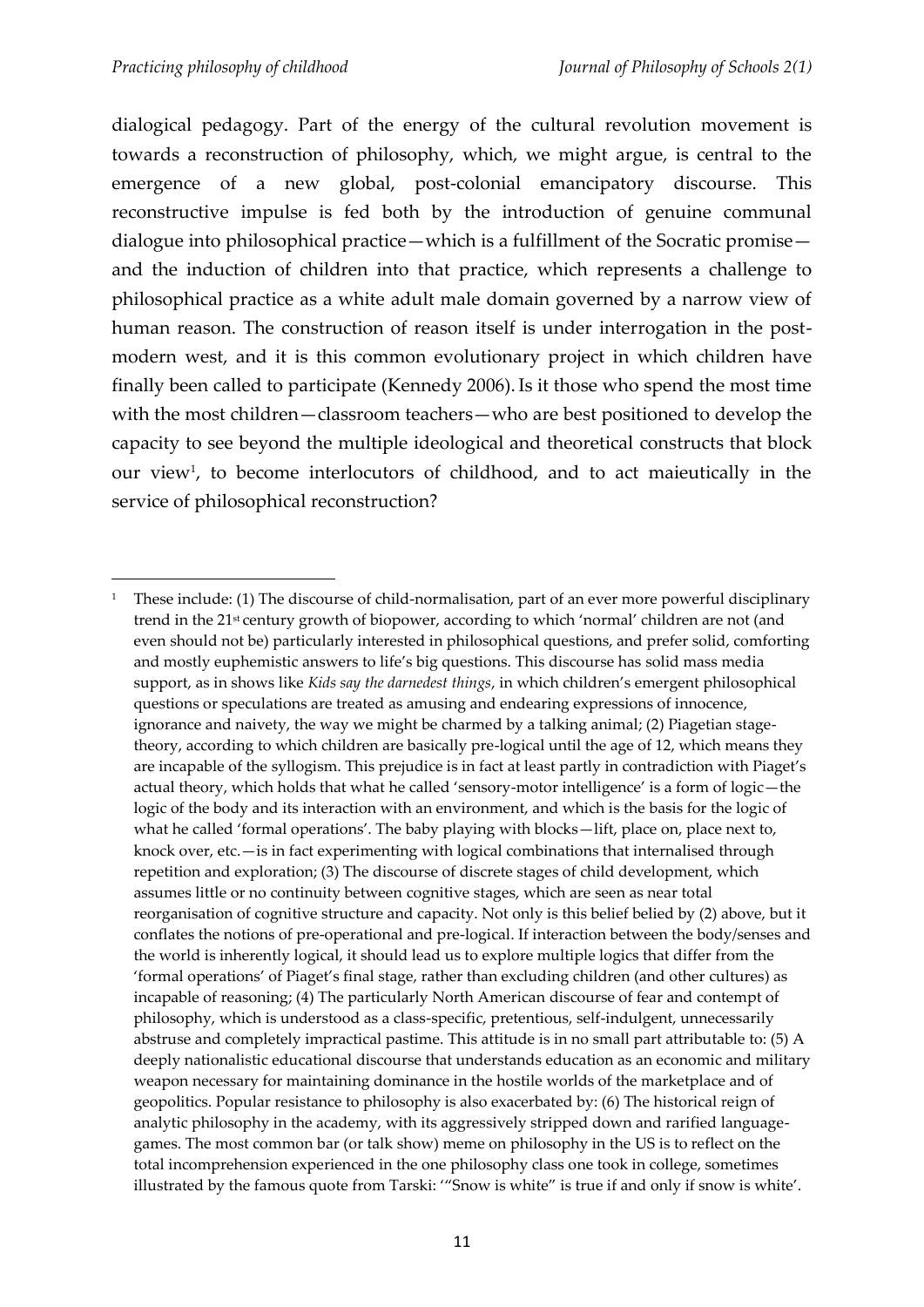<u>.</u>

# **The descriptive review of the child: Philosophy of childhood in everyday practice**

I would like to briefly introduce another form of applied philosophy of childhood which, in combination with the practice of POC-CPI, offers us a grounded, integrated methodology for teachers in schools understood as sites of adult-child dialogue. This practice, known as the Descriptive Review of the Child, might be categorised on first glance as an instance of typical adult behaviors in an institution in which the child becomes an object of scrutiny and even an inherently problematic element in a smooth-running school—one that must be observed and monitored, indoctrinated, managed, rewarded or punished, tested, medicated, and so on. But in fact when we look more closely at this child observation protocol developed in the 1960s by the American educator-philosopher Patricia Carini<sup>2</sup> , we see the double power of its epistemological framework: while it is structured as a specific practice designed to yield thick, phenomenological description of individual children, it is in fact also a form of self-observation and self-questioning by adults, an earnest interrogation of one's own perceptions of the children with whom one is in relationship in the classroom or in the home, and as such an exercise in seeing, which identifies it as complementary to the conceptual work that POC in community of philosophical inquiry represents.

Carini co-founded the Prospect School in Vermont, USA in 1965<sup>3</sup> , where she developed the Descriptive Review Process, which is a simple but profoundly innovative dialogical protocol based on phenomenological observation and description of children in classroom and home settings. Carini's teaching and writing represent a philosophy of childhood fully incarnated into practice based on, in her words, the 'definition of the person as active maker of works, the dialogic inter-animation of person and world, and the world itself as plural, ambiguous, and always larger than the systematized readings of it …' (Carini 2001, p. 10). The aim of the Descriptive Review process is to recognise and work to understand a particular child's strength and style as a person, learner and thinker, using their art, writing and other artifacts as 'texts', in a language that assiduously avoids the vocabulary of ranking, labeling and deficit diagnosis that pervades contemporary educational

Here philosophy is understood as a specialisation closely connected with mathematics, and unavailable to the lay person, much less the child.

<sup>&</sup>lt;sup>2</sup> Carini's work in child observation is described in depth, with case study examples, in these works: Himley and Carini (2000); Carini (2001); Carini and Himley (2010); Himley (2011).

<sup>&</sup>lt;sup>3</sup> Prospect School closed its doors in 1992, but Carini's method has continued in a variety of both public and private schools throughout the United States, and is supported through a national network of yearly conferences and workshops.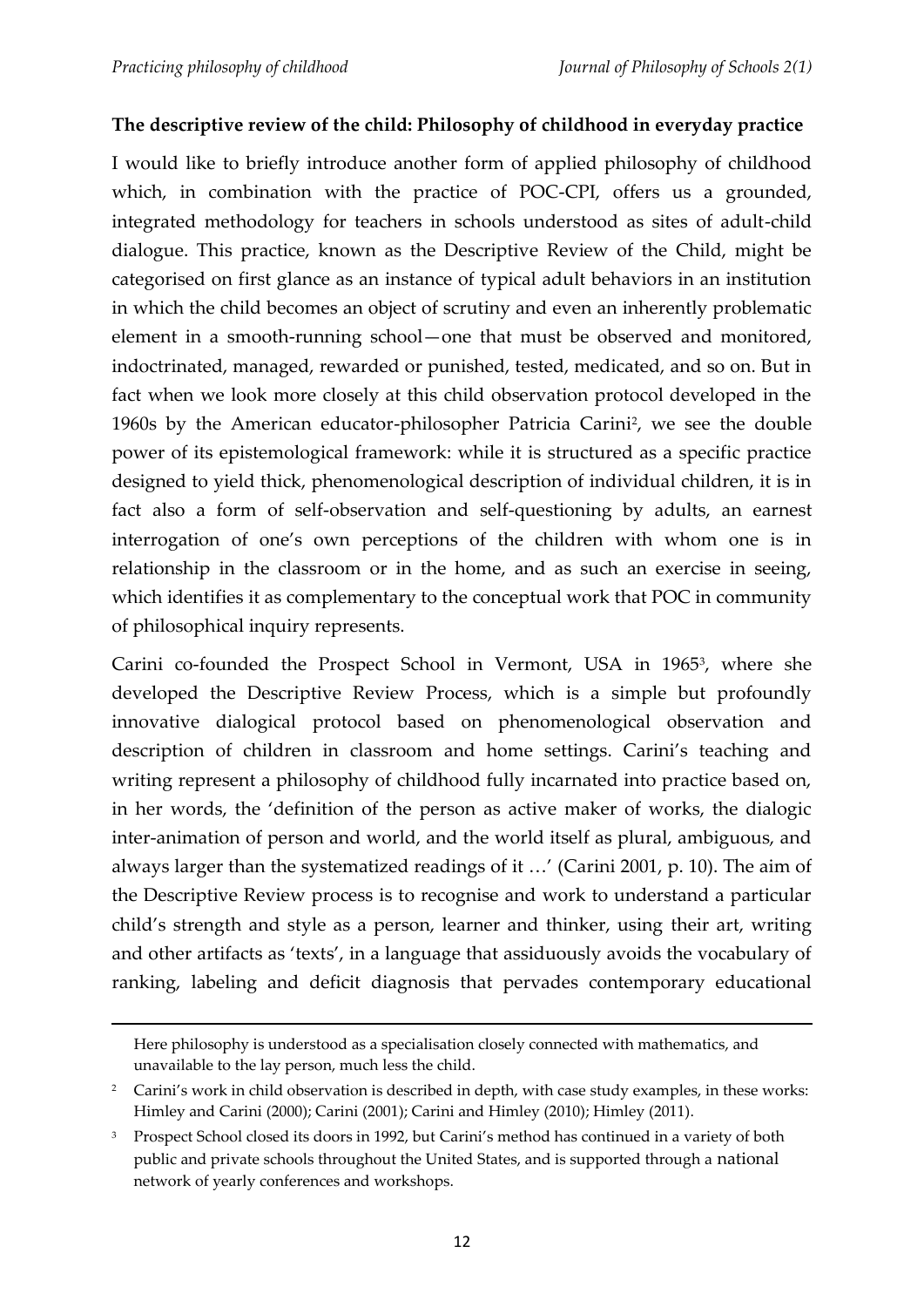discourse. Her practice offers teachers not just another, emergent language of assessment, but a concrete method based on dialogue and collaborative deliberation with fellow teachers, which opens a clear and vivid space in schools for teacher community of inquiry focused on the Review process, a space in which adult assumptions about children are exposed and transformed in the process of looking closely, carefully and caringly at real children. This process identifies the teacher as what Carini calls a 'seer of children', and thereby a 'teacher in the revolutionary mode'. What follows is a very short overview of the descriptive review process, which is in fact an adult community of pedagogical inquiry centered on a particular child as well as, by implication, a practical case study of applied POC-CPI.

Although not a necessity, the Descriptive Review of the Child protocol is congruent with what used to be called an 'open' classroom setting, by which is implied an emergent curriculum; one that is the product of adult and child in dialogue, and in which the basics—reading, writing and math—are taught as pedagogical responses to children's interests and preoccupations. Teachers who practice emergent curriculum are, in Jones' and Reynolds (1992) formulation, stage managers, scribes, planners, mediators, players, assessors and communicators. At Prospect, teachers kept daily track of children's choices, and finished each day or week by writing 'four or five sentences for each child describing what the child did that week, with whom, and any other observations the teacher may have made' (Carini 2000, p. 10). Teachers also collect children's work—writing, drawing and constructions and so on. At least once a year one meeting, including a small group of teachers involved in the student's school life, is devoted to each child, which would represent one meeting per week. Each meeting is an exercise in what Carini refers to as a 'way of looking at people, both children and adults', which

… honors the complexity and uniqueness of each person. It is a way of looking that strives for as full a picture as possible of that person's way of being in the world, while acknowledging that however full the picture, it will always be partial. It is a way of looking that aims at recognition of each child's and person's capacities and strengths, understanding these to be indispensable for the child's education, including for the negotiation of any hard spots and bumps in the road she may encounter as she grows and learns. (Carini, cited in Himley 2011, p. 39)

The descriptive processes, she continues,

make a space for stepping away from a vocabulary of deficiency. Positively, they create a space for discovering a vocabulary particular to a child and a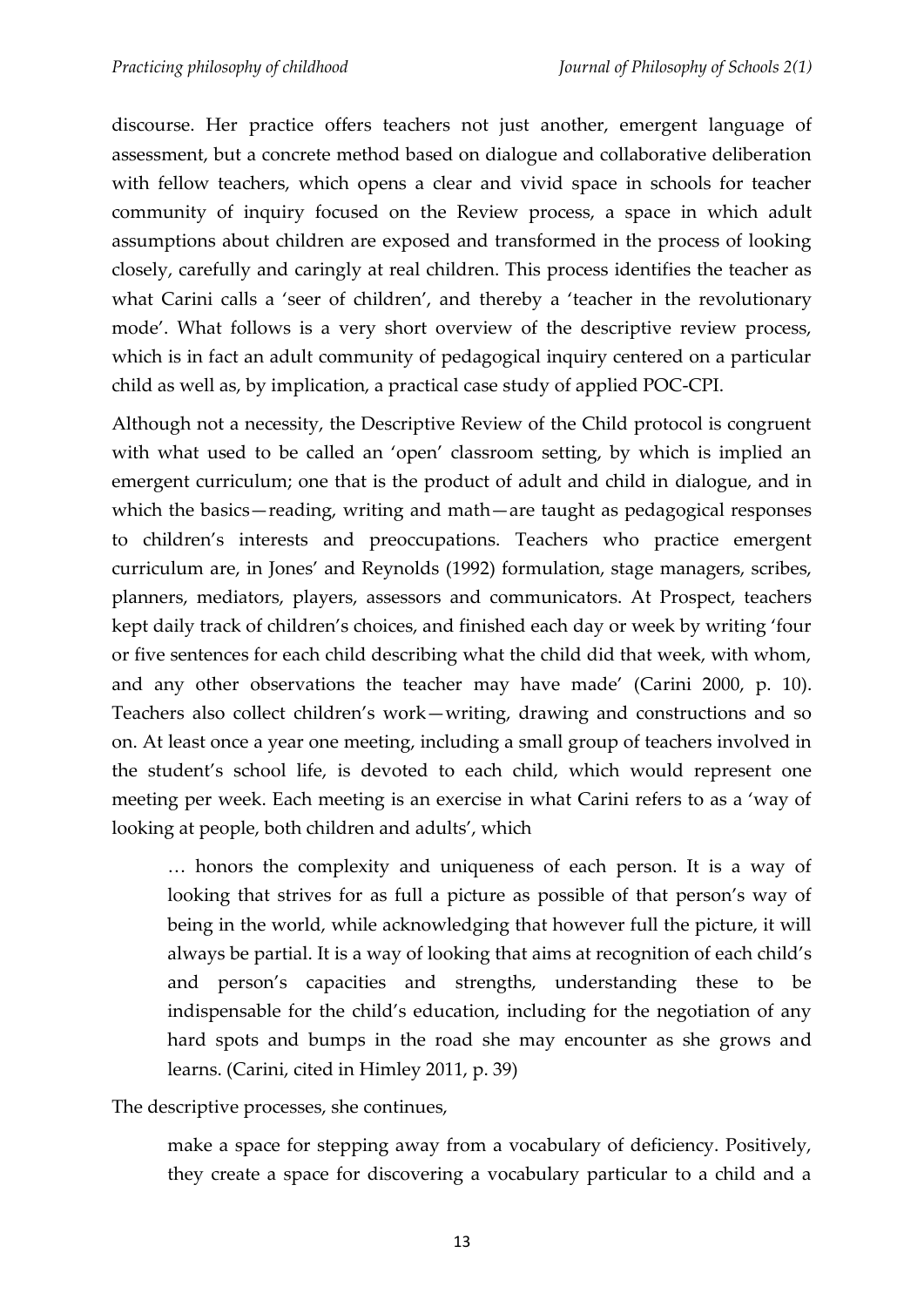child's work that is both apt and vivid, and so to restore to view the child as she is -- a lively presence, with capacities and strengths to be counted upon. Carini, cited inHimley 2011, p. 39)

In preparation for a Descriptive Review meeting, the child's classroom teacher prepares a narrative reflection in which she or he describes the child, using ordinary language and illustrated by samples of the child's work—whether art work, poetry, papers, letters, or some other collection of representative artifacts. This narration is preceded by the teacher posing a question, typically a question to themselves again, put as simply and directly as possible. It might be a question, for example, like, 'How is it ... that this child seems always to slip by me? How can a get a clearer picture of where she is making her presence felt in the group?' (Himley & Carini 2000, p. 13). The question leads to a reflection on the key words in the question—in this case 'visible/invisible' and 'presence' are rendered down to 'slips', and the facilitator/chair of the meeting 'invites everyone in the review circle to write down words, images, and phrases that these words—slip or slips—call to mind' (Carini 2000, p. 13).

After this collective inquiry into a key concept relevant to the teacher's perception of the child, the teacher presents her narrative, dividing her description into five categories of observation (1) physical presence and gesture; (2) disposition and temperament; (3) connections with others (both children and adults); (4) strong interests and preferences; (5) modes of thinking and learning. All of these descriptions are set in an anecdotal context, completely free of theoretical or clinical jargon, and of educational or psychological classification, and avoid negative judgments or judgments of deficit or failure. The emphasis is on the lived presence of the child in all the contexts in which the teacher knows them. When the teacher is finished with the narrative presentation, the chair summarises and offers the opportunity for others in the circle to offer insights into what they have heard. There are several rounds of these individual choices to contribute, all moderated in a sequenced order by the chair. This same process of structured dialogue is sometimes also centred, not on the five categories of observation, but on one drawing or painting, letter or other artifact produced by the child. The precise formatting of the meeting by the chair, with its methodical, recursive process of focusing questions, thoughtful, careful description, sequenced gathering of questions and comments, and repeated 'integrative restatements', has the quality of a collective meditation, and does indeed produce the impression of a process of 'discovering a vocabulary particular to a child and a child's work', rather than fitting a child to a pre-existing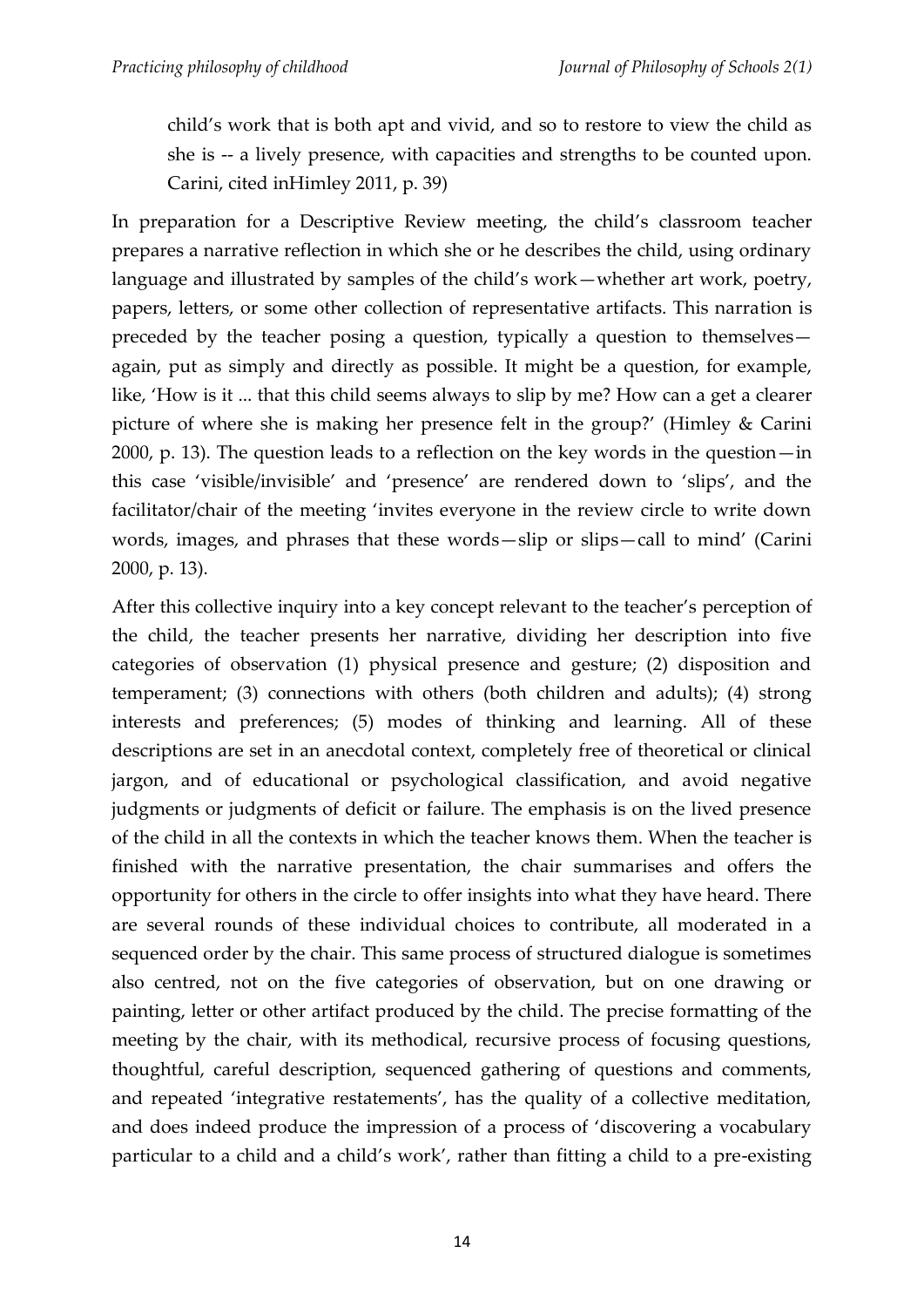vocabulary. As such, it is a profoundly creative exercise in what Carini calls a 'deepened recognition of children'.

The deep goal of this process is not to come up with new ideas for teaching the child in the classroom, or to rank the child in some sort of hierarchy of skills, intelligence, or achievement, or to place the child in this group or that, but to understand the child as, in Deleuze and Guattari's (1987) compelling formulation, a 'desiring machine', a dynamic set of affects and intensities in a process of becoming, an energy-picture, a 'singularity'. It is to *feel* the child, as Carini says, as *person* under the sign of what she calls 'key ideas', which she lists as follows:

The importance of the child's or any person's uniqueness, complexity, and integrity. The role of description in representing these. The attentiveness to the manner in which, for any person, dynamic polarities, seemingly contradictory, enact that person's expressiveness and complexity. The assumption of human capacity, widely distributed, as the taproot value nurturing all these ideas. (Himley & Carini 2000, p. 4)

I would like to suggest that the accomplished facilitator of philosophical dialogue among children is by definition also what Carini calls 'a disciplined student of childhood' (Carini 2000, p. 16)—one who observes and listens with as much concentration and internal stillness as they can muster for what has not been heard before. And from the other side, philosophical dialogue with children finds a completely natural home in Carini's methodology, because the latter implicitly enables and encourages children both to voice (or write, or paint, or dance) their own emergent philosophies and to enter into dialogue with adult philosophies, thus activating the transformative dimension of the adult-child relationship. This is the dimension within which the particular balance of identity and difference that is the adult-child chiasm—both within each person and between persons—creates a transformative space; a space of creative possibility for the joint production of new meaning and of value. It is this dimension that the practicing philosopher of childhood is always in search of in her or his day-to-day life with children.

### **Conclusion**

In imagining the normative ideal of school as a territory of cultural evolutionary advance, in which the adult-child chiasm produces new meanings and even new sensibilities—an experimental zone governed at its base by the principle of adultchild dialogue—I have identified three specific practices that I associate with an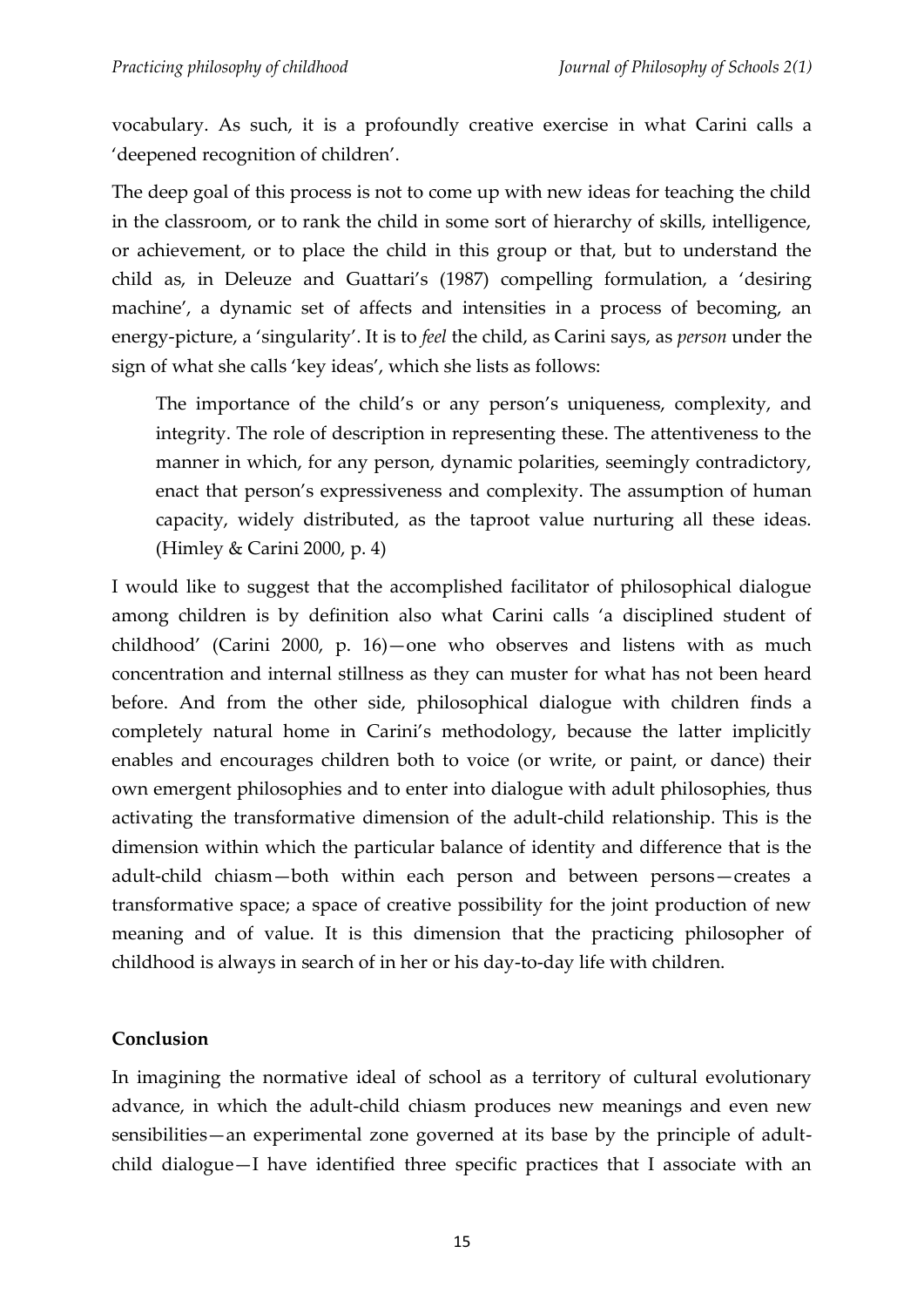applied philosophy of childhood: (1) *POC-CPI*, where teachers engage in group dialogue through which they explore and interrogate their own beliefs and assumptions about the nature of childhood, the nature of the adult-child relation, the process of childhood learning and development, and so on; (2) *CPI with children*, where children identify, explore, and work playfully to reconstruct the concepts that we typically call 'philosophical'—that is, concepts that touch on epistemological, ontological, axiological, logical, and metaphysical problems, puzzles, and deep wonderings; and (3) *The Descriptive Review Process*, in which adults work collaboratively and mindfully, through what Carini calls the 'discipline of description', (Himley & Carini 2000, p. 21) to 'make the child more visible as a full and complex person through the language the teachers develop in their efforts to do justice to that complexity' (Himley & Carini 2000, p. 21). All three of these practices are expressions of community of philosophical inquiry, a practice based on dialogue, participation, and the pursuit of an ideal speech situation, and thus a pedagogical framework that provides a broad discursive framework for a form of schooling that allows for inter-generational dialogue and cultural reconstruction.

### **References**

Arendt, H (1958) *The human condition*. University of Chicago Press, Chicago, IL.

- Augustine (1961) *Confessions*. (trans RE Pine-Coffin). Penguin Books, London.
- Carini, PF (2000) Prospect's descriptive process. In M Himley & PF Carini (eds), *From another angle: Children's strengths and school standards: The Prospect review of the child*. Teachers College Press, New York, NY, pp. 8-20.
- Carini, PF (2001) *Starting strong: A different look at children, schools, and standards*. Teachers College Press, New York, NY.
- Carini, PF & Himley, M (2010) *Jenny's story: Taking the long view of the child. Prospect's philosophy in action*. Teachers College Press, New York, NY.
- Deleuze, G & Guattari, F (1987) *A thousand plateaus: Capitalism and schizophrenia*. (trans B Massumi). University of Minnesota Press, Minneapolis, MN.
- Dewey, J (1916) *Democracy and education: An introduction to the philosophy of education*. The Macmillan Company, New York, NY.

Dewey, J (1938) *Experience and education*. Macmillan, New York, NY.